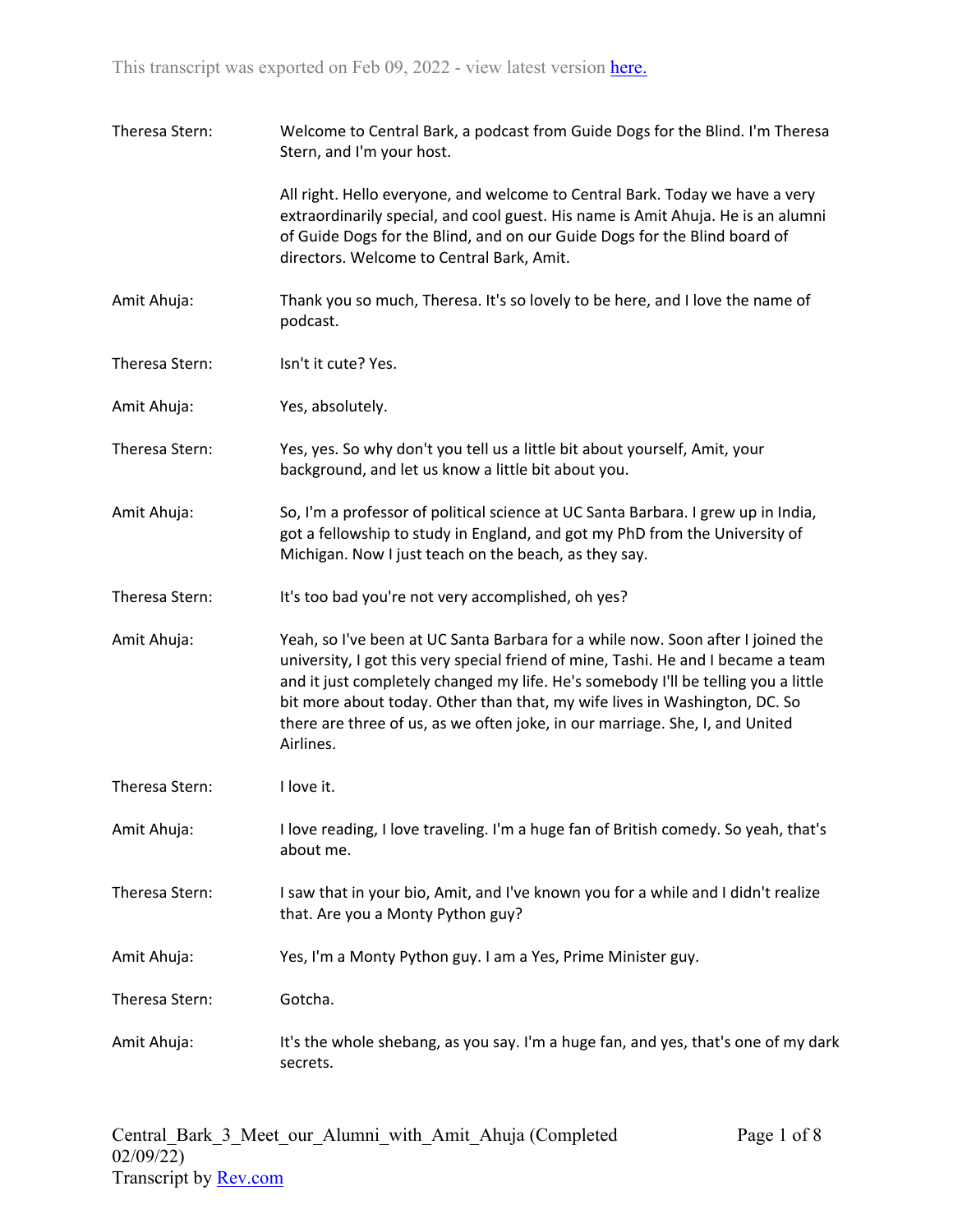Theresa Stern: I love it, I love it. So tell me a little bit about your decision and why you decided to pursue the guide dog lifestyle? Amit Ahuja: I live on a campus where there are lots of skateboarders and folks on bikes. It's a very busy campus. I thought that I'd be able to find my way around, and navigate the challenges with a cane. It was coming to a point where that was becoming a little bit more difficult than I had anticipated. So there was this conversation between my wife and I, that look, I should think about the guide dog lifestyle. I had this great apprehension. I was like, "If I bring the guide dog into my life, I have to be responsible for it. I'll have to take care of the dog, I don't know how I'll do it." Theresa Stern: Yeah. I know. Amit Ahuja: I'm sure you've heard this, and a lot of people go through this. Then I took the leap and decided to try it out. Even as I was going through training, I would say the first couple days soon after I met Tashi, I could just see that all this while that I had had all these concerns and apprehensions, I was just completely wrong about it. Theresa Stern: Wow, yeah. Right? Amit Ahuja: It was a transformation. Theresa Stern: Yes. Amit Ahuja: The feeling of independence, the freedom was just something else. Theresa Stern: Wow. Amit Ahuja: And then I think, and what has been really, really remarkable is the concerns I had about being responsible are not concerns anymore, because I am responsible for my guide. But that's a responsibility I embrace, it's a responsibility I am just so glad that I have. I trust him. He trusts me. And I have to be worthy of that trust. Theresa Stern: Yeah, that's awesome. It's sort of a labor. Oh, it's labor, but it's a labor of love, right? Amit Ahuja: It's a labor of love, yes. Theresa Stern: Yeah. I actually, I heard a cute quote this morning. I was talking to another one of our people who've graduated from Guide Dogs for the Blind and she mentioned something, a heartbeat by my feet. And I thought that was really kind of a great way of thinking about that too. Just something special with you all the time. So Amit, was Tashi the first dog that you've had in your life or had you had other dogs?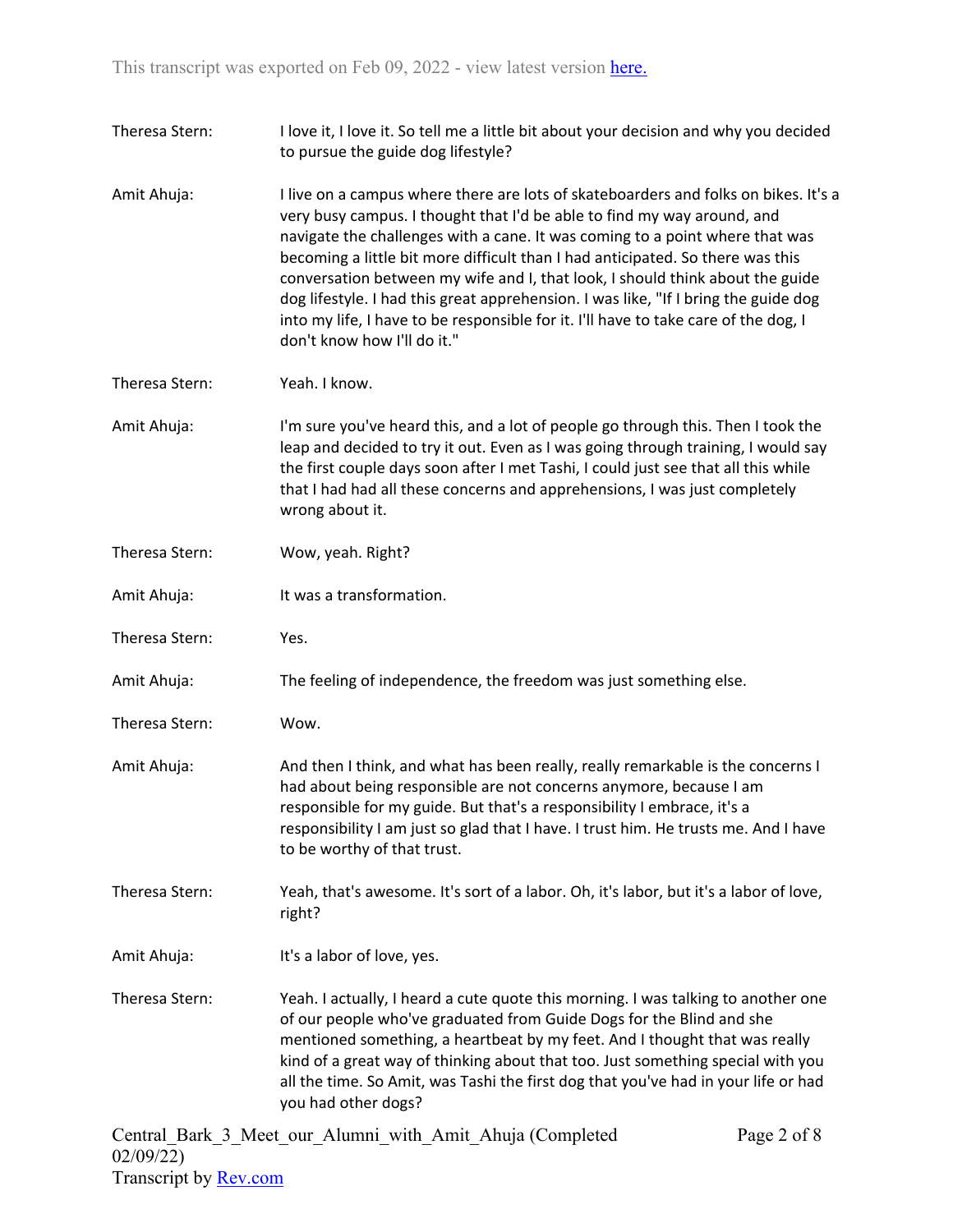| Amit Ahuja:    | Yes.                                                                                                                                                                                                                                                                                                                                                                                                                                                                                                                                                                                                                                                                                                                                                                                                                                                                                                                                                                                                                                                                                                              |
|----------------|-------------------------------------------------------------------------------------------------------------------------------------------------------------------------------------------------------------------------------------------------------------------------------------------------------------------------------------------------------------------------------------------------------------------------------------------------------------------------------------------------------------------------------------------------------------------------------------------------------------------------------------------------------------------------------------------------------------------------------------------------------------------------------------------------------------------------------------------------------------------------------------------------------------------------------------------------------------------------------------------------------------------------------------------------------------------------------------------------------------------|
| Theresa Stern: | Really? Okay.                                                                                                                                                                                                                                                                                                                                                                                                                                                                                                                                                                                                                                                                                                                                                                                                                                                                                                                                                                                                                                                                                                     |
| Amit Ahuja:    | No, so yeah. So, Tashi was  so I've had other dogs. I grew up around dogs.                                                                                                                                                                                                                                                                                                                                                                                                                                                                                                                                                                                                                                                                                                                                                                                                                                                                                                                                                                                                                                        |
| Theresa Stern: | Oh you did? Yeah.                                                                                                                                                                                                                                                                                                                                                                                                                                                                                                                                                                                                                                                                                                                                                                                                                                                                                                                                                                                                                                                                                                 |
| Amit Ahuja:    | Yes. But Tashi was my first guide dog.                                                                                                                                                                                                                                                                                                                                                                                                                                                                                                                                                                                                                                                                                                                                                                                                                                                                                                                                                                                                                                                                            |
| Theresa Stern: | Wow. What was it like the first time you met Tashi? Do you remember that day?                                                                                                                                                                                                                                                                                                                                                                                                                                                                                                                                                                                                                                                                                                                                                                                                                                                                                                                                                                                                                                     |
| Amit Ahuja:    | Anyone who's had a guide dog cannot forget that moment when you first meet<br>your guide, and the guide walks through the door and yeah, it's something else.<br>They come, and Tashi came in, he sniffed me, it was the tail wag the excitement.<br>They're Labradors, they are just bundle of joy and love. I mean, I wish I had the<br>words to describe it. It's just pure emotion, and it's a moment which is etched in<br>my memory and will probably be with me for the rest of my life.                                                                                                                                                                                                                                                                                                                                                                                                                                                                                                                                                                                                                   |
| Theresa Stern: | Yeah. Yeah. So tell me a little bit, I know that you teach the political science area<br>and that you're very  tell me a little bit about your field of study. And I just<br>wonder how that lines up a little bit with the vision of guide dogs about<br>inclusion and have you experienced that inclusion that we hope happens when<br>somebody has a guide dog by their side?                                                                                                                                                                                                                                                                                                                                                                                                                                                                                                                                                                                                                                                                                                                                  |
| Amit Ahuja:    | Yeah. So, it's so interesting because my research and research focus and I study<br>actually political inclusion and exclusion. I study this in different contexts in<br>politics. And what is really interesting is that frankly a lot of these interests came<br>about way before I got a guide dog.                                                                                                                                                                                                                                                                                                                                                                                                                                                                                                                                                                                                                                                                                                                                                                                                            |
| Theresa Stern: | Of course. Yeah.                                                                                                                                                                                                                                                                                                                                                                                                                                                                                                                                                                                                                                                                                                                                                                                                                                                                                                                                                                                                                                                                                                  |
| Amit Ahuja:    | And it's in that respect, this is work that I've been doing, but the guide dog<br>experience for me, I would say has been very different simply because it's very<br>personal. It's living this idea myself, that's where the difference is. And I'll tell<br>you for me, it's about independence. It's about being able to do things that<br>slowly I wasn't able to do. Being able to travel independently, step outside my<br>house, go walk across my campus, go do my own grocery shopping. Things that I<br>was able, those freedoms that I was not able to enjoy. But the fact of the matter<br>is that once, ultimately when we think about inclusion, inclusion is about<br>belonging. And you can make a claim to belonging. You can ask to be included<br>when you are equal. And without independence, that claim to equality isn't<br>there. As long as you're going to be dependent on others, how do you claim<br>equality? And when you can do that, when you can become independent, when<br>you can enjoy freedoms, that's when you can make a claim to equality and<br>that's when you belong. |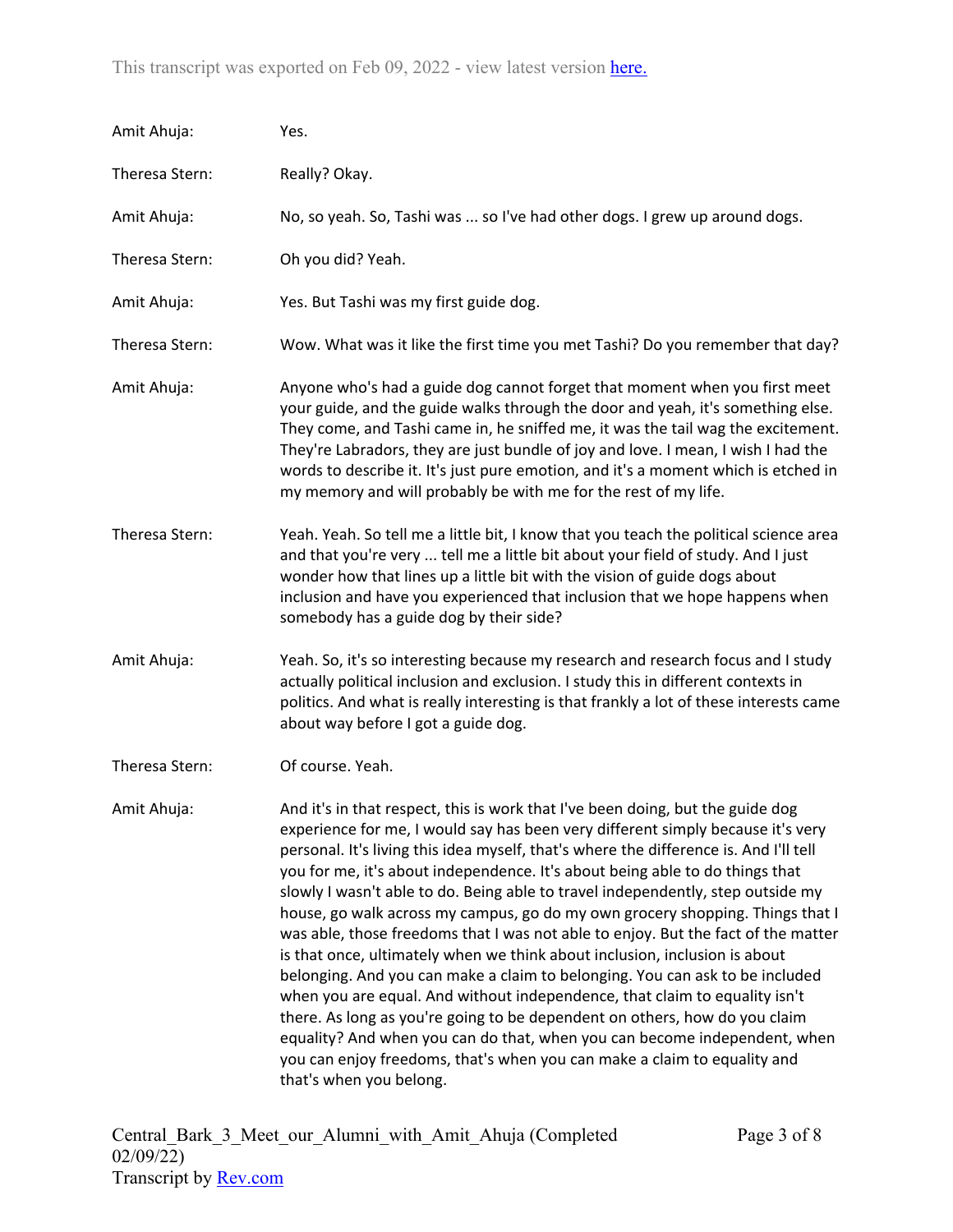Theresa Stern: Right. Right. So there's a lot of synergies there with ...

- Amit Ahuja: Yeah. And some of these things that I see in my lived experience, I also find these in my work. In very different context, mind you, but yeah, it's very interesting to think through some of this.
- Theresa Stern: Excellent. Can you share maybe an experience that brings that to life for you, maybe that affected you or your family, as that independence came to you and that feeling of inclusion? Do you have some scenarios of experiences that happened to you that can illustrate that for us?
- Amit Ahuja: Yeah, of course. I have to say, so a lot of my friends, especially my friends I've had for a long time have seen me and seen my life when I did not have a guide. And what the changes that have come about. And so they, for example, they see that difference. And I know the joy that brings to them. But I'll tell you, this is soon after, I think maybe even a couple weeks after I got Tashi, I just settled back into my campus and my mother was visiting at that time.
- Theresa Stern: Oh boy. Wow. Okay. Yeah.
- Amit Ahuja: And she hadn't seen me with a guide dog, we talked about it. She was very ambivalent about getting a guide, and she did not know how it works and how this experience would play out. And we go back a long, since my childhood, we've had this longstanding habit of going for long walks.
- Theresa Stern: Oh that's so nice.
- Amit Ahuja: And so we were just walking. We went out for a walk, but this time I had Tashi with me, and we were just walking around the lagoon on campus and I was chatting away to her as, as we usually do. And suddenly I discovered my mother was no longer working with me. And I was like, what happened here? And I pretty confused. So I stopped, I had to retrace my steps, and my mother called out, I found she was just sitting on a bench. And I was like, "What happened?"
- Theresa Stern: Yeah. Are you okay?
- Amit Ahuja: Are you okay, exactly. I'm very confused. I was like, what's going on here? And I could tell she had tears in her eyes. And she's like, "Look, when you are young, we would go out for walks and we would walk really fast. And then slowly as you began to lose your vision, we'd slow down. I had to pay attention to you while walking. You were a little bit more tentative about walking fast. And to see you walk like this now," she says, "I could not believe it. I did not know if this was going to be possible." And my friends see the same thing when they see me walking down the street, they see me walking into a restaurant, and navigating my way around tables, going into a building, finding an elevator. It's a different me. And they have seen somebody who struggled with some of these things earlier.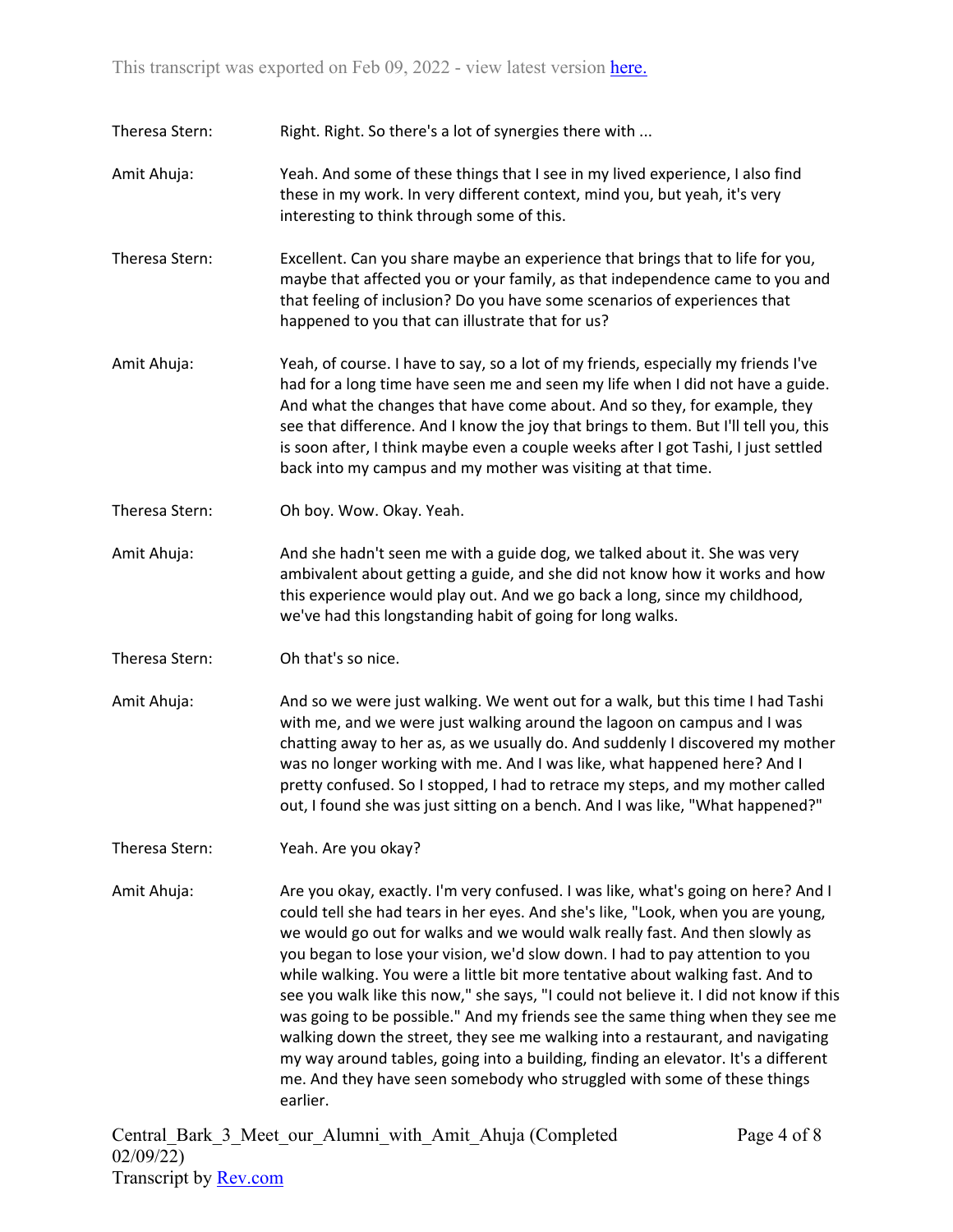Theresa Stern: Yeah. Well, just thinking about your mom and thinking about how much she probably worried about you. Sometimes it didn't really think about that, and then to see you just out there just had-Amit Ahuja: No, absolutely. Theresa Stern: That's just a beautiful story, Amit. Amit Ahuja: It is. And I can I tell you something I think about, you know we have the canine body program for kids. We have our GDB camps. And I often, sometimes with introducing children to guide dogs at such an early stage, it of course makes a big difference to them. But you know who else it matters to? It matters to the parents. Theresa Stern: Oh yes, absolutely. Amit Ahuja: Because they can see that their children actually can lead independent lives. I wish my parents knew that [inaudible 00:13:13] because they had these concerns. Theresa Stern: Yes. Oh, I'm sure. Amit Ahuja: And to see that go away with Tashi, and my mother saw it for the first time, that's special. Theresa Stern: Yeah. It just brings home to me that these dogs it's like my guide dog too, they do so much for me, but there's so many ripples that go out, they touch so many lives in the work that they do. So, that's excellent. So now, obviously Amit, you served on the alumni association board of directors, and now you're on Guide Dogs for the Blind's corporate board of directors. Can you tell me little bit about your role there and what that meant to you? Amit Ahuja: Well, that's been a fabulous experience for all kinds of reasons. For me, when I joined the alumni board, it was just being surrounded by folks who were of course all guide dog users and GDB alumni. But who were just really fabulous, accomplished individuals in their own right. And as I've graduated to the board, I joined the board last year. And so just think about it, I joined the board when the pandemic had just begun. Theresa Stern: Yes, you did. Amit Ahuja: And what hasn't the pandemic tune at us at GDB? Theresa Stern: Yeah. Amit Ahuja: So, for me, the reason I've joined the board is because of my own experience as an alumni with GDB and just what I had seen over the years. But to now see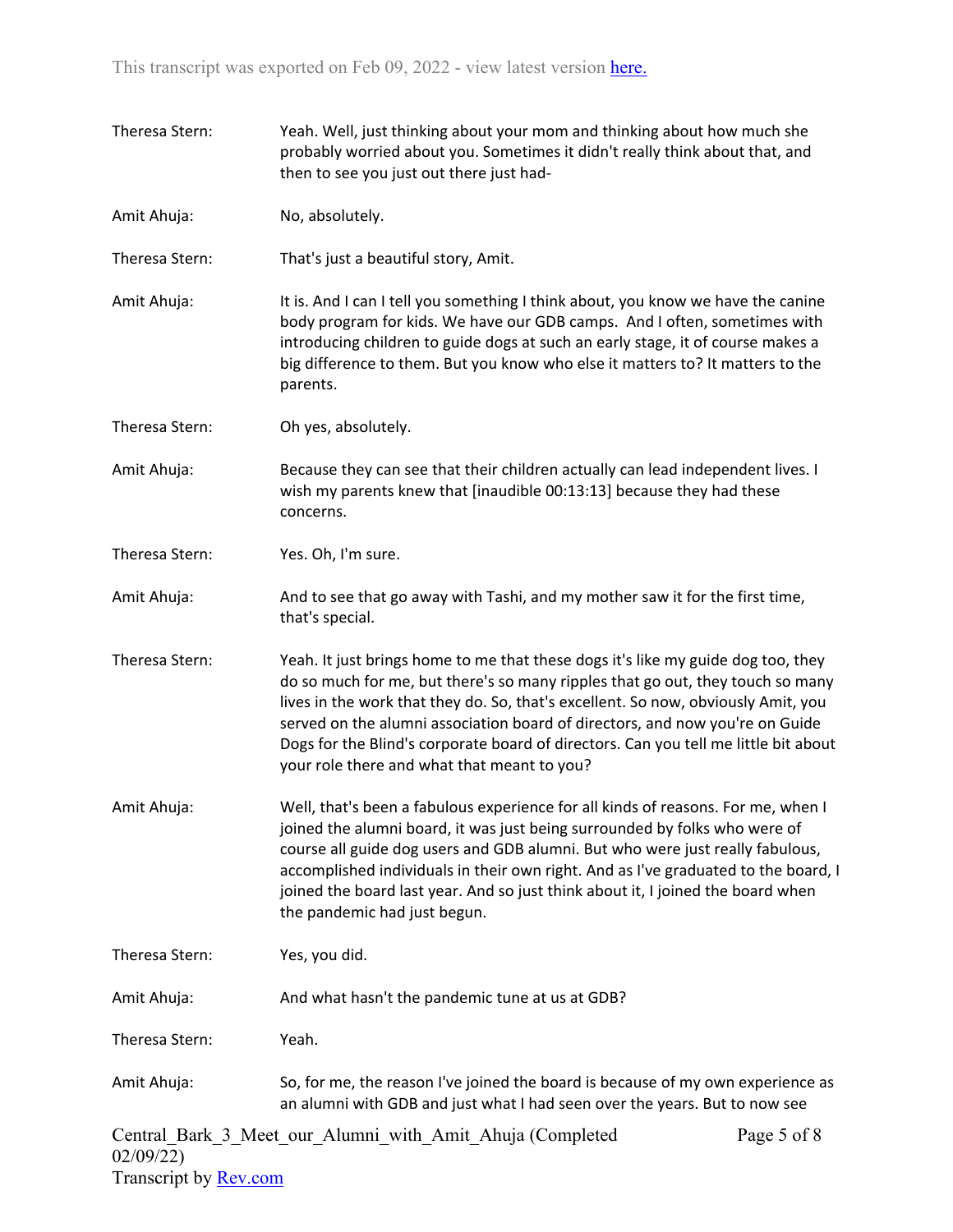|                | GDB confronting some of these challenges in real time and to be part of some of<br>those discussions, or at least have a ringside view on that, that just makes me<br>really proud. And for me just being involved in these conversations, it's been a<br>very special experience, because while the going is good organizations do well.<br>The true test that separates the wheat from the chaff, as they say, comes when<br>the going gets tough. And I think it's just remarkable as to how GDB has<br>responded. Ours is a small board, but a very committed, deeply engaged board.<br>And for me, it's been an inspirational experience, frankly.                                                                                    |
|----------------|--------------------------------------------------------------------------------------------------------------------------------------------------------------------------------------------------------------------------------------------------------------------------------------------------------------------------------------------------------------------------------------------------------------------------------------------------------------------------------------------------------------------------------------------------------------------------------------------------------------------------------------------------------------------------------------------------------------------------------------------|
| Theresa Stern: | Well, I want to thank you personally for your leadership in that as a member of<br>that board. And I agree, I think Guide Dogs has done an amazing job of getting<br>through this crazy couple years. Speaking of which, how's the pandemic been<br>for you? Just personally, and also teaching on a campus?                                                                                                                                                                                                                                                                                                                                                                                                                               |
| Amit Ahuja:    | We just can't wait for it to get over, like the rest of humanity.                                                                                                                                                                                                                                                                                                                                                                                                                                                                                                                                                                                                                                                                          |
| Theresa Stern: | Enough. Yes.                                                                                                                                                                                                                                                                                                                                                                                                                                                                                                                                                                                                                                                                                                                               |
| Amit Ahuja:    | Look, there have been challenges, like everyone else. Teaching remotely, as you<br>know, everyone has done it because there was no choice. I can't say I've<br>enjoyed it. And being away from campus, being away from students, that's been<br>tough. So, fully we're back to face-to-face again, and this time the pandemic will<br>not return, but there've been other challenges which have been unique in some<br>ways. A lot of the technology that got rolled out that we've used actively now<br>had accessibility issues, and they've all shown up at the same time. So, whether<br>it's Zoom, whether it's  going to a grocery store is difficult because Tashi's not<br>trained to tell who who's wearing a mask and who isn't. |
| Theresa Stern: | That's right. Yeah.                                                                                                                                                                                                                                                                                                                                                                                                                                                                                                                                                                                                                                                                                                                        |
| Amit Ahuja:    | And people can understandably get concerned if you go too close to them. But<br>going to grocery websites or these things works if they're accessible.                                                                                                                                                                                                                                                                                                                                                                                                                                                                                                                                                                                     |
| Theresa Stern: | If they're accessible.                                                                                                                                                                                                                                                                                                                                                                                                                                                                                                                                                                                                                                                                                                                     |
| Amit Ahuja:    | You can order food, if those online applications are accessible. And some of<br>those accessibility issues have definitely impacted and curtailed one's life. But as<br>said, I think most of, I would say the one thing that I've missed a lot is, research<br>is my oxygen in many ways. And not being able to travel for research, that's<br>been tough. But the good things, and there are silver linings everywhere.                                                                                                                                                                                                                                                                                                                  |
| Theresa Stern: | There you go, yes. Yes.                                                                                                                                                                                                                                                                                                                                                                                                                                                                                                                                                                                                                                                                                                                    |
| Amit Ahuja:    | We're finally actually talking about some of these online accessibility issues that<br>have do with software. These things have always been around, but we haven't<br>had conversations around them, but finally we are doing that. I like that. There's<br>one more good thing that I have to tell you.                                                                                                                                                                                                                                                                                                                                                                                                                                   |
|                |                                                                                                                                                                                                                                                                                                                                                                                                                                                                                                                                                                                                                                                                                                                                            |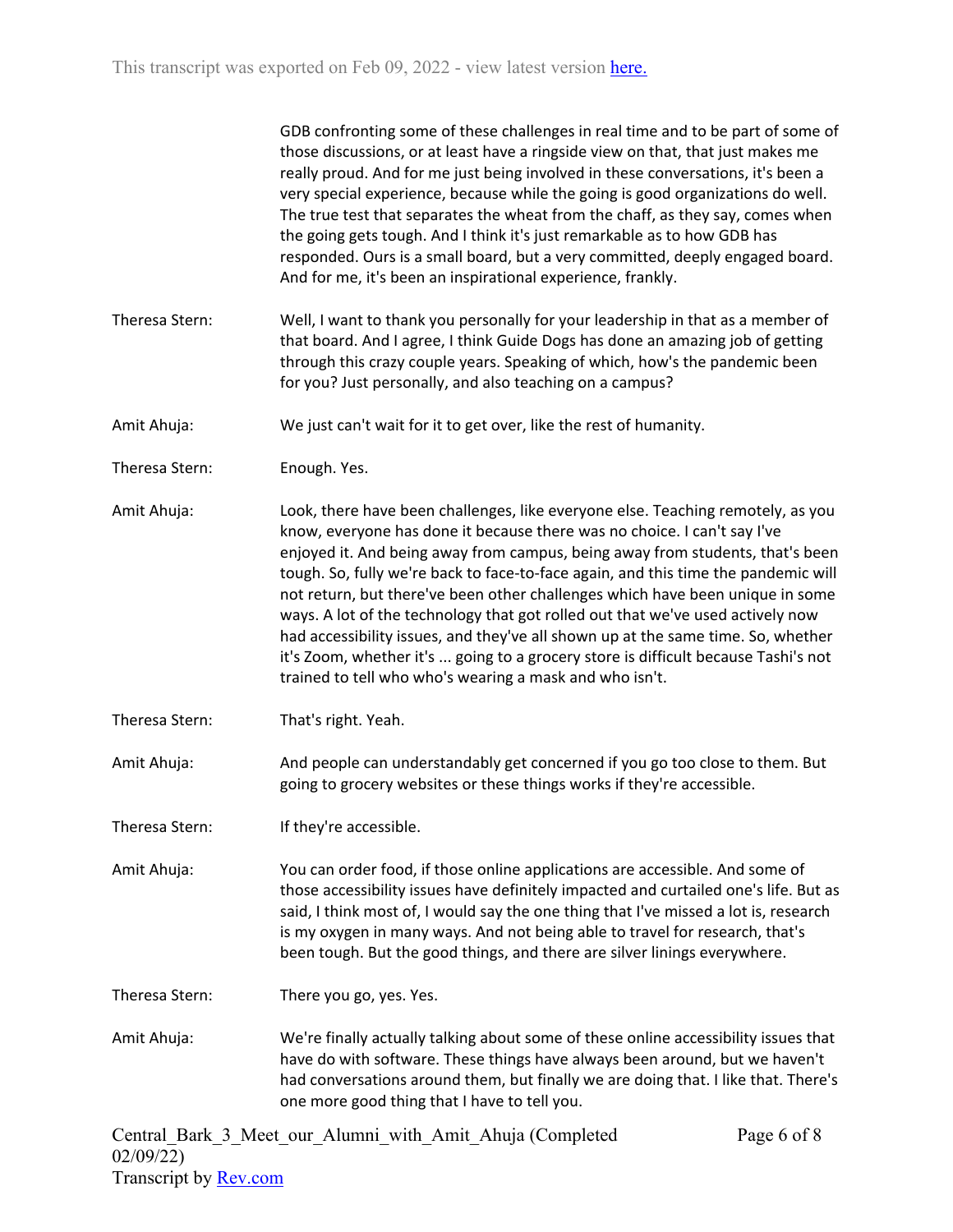| Theresa Stern: | Okay. I'm ready.                                                                                                                                                                                                                                                                                                                                                                                                                                    |
|----------------|-----------------------------------------------------------------------------------------------------------------------------------------------------------------------------------------------------------------------------------------------------------------------------------------------------------------------------------------------------------------------------------------------------------------------------------------------------|
| Amit Ahuja:    | When I teach in a classroom, in these college classes, and I'm building up to an<br>argument, just at that important point, the point where the big line is coming,<br>Tashi will yawn very loudly, and my entire class just giggles. So, if there's one<br>good thing I can say about Zoom teaching, is that I've been spared those yawns<br>by my guide.                                                                                          |
| Theresa Stern: | He doesn't upstage you anymore.                                                                                                                                                                                                                                                                                                                                                                                                                     |
| Amit Ahuja:    | Well let's just say, it may be an honest assessment of my teaching style and<br>content, but I'd much rather get private.                                                                                                                                                                                                                                                                                                                           |
| Theresa Stern: | I love it. Oh my gosh. Speaking of being on a college campus and with a guide<br>dog, do you have any funny anecdotes or things that have happened on<br>campus?                                                                                                                                                                                                                                                                                    |
| Amit Ahuja:    | Tashi and I, in terms of our many episodes have always  It's really interesting<br>because in some ways he is really calm, very competent, really good in terms of<br>navigating the different challenges, but at the same time he's also a Labrador<br>and he likes to, when the harness comes off, he's very playful and it's very<br>interesting. I have to say, especially when he was like a younger dog, he'd argue<br>he's still very young. |
| Theresa Stern: | Yes.                                                                                                                                                                                                                                                                                                                                                                                                                                                |
| Amit Ahuja:    | And I told you that we have this lagoon, so we would walk past it. And Tashi's<br>always been very curious about ducks. And that's a dangerous curiosity for a<br>guide dog.                                                                                                                                                                                                                                                                        |
| Theresa Stern: | Yeah. It is.                                                                                                                                                                                                                                                                                                                                                                                                                                        |
| Amit Ahuja:    | So I have to say every time we went past and I could sort of see his, you know<br>you can get a sense from how he's moving that he's getting a little bit<br>distracted. I would pray to all the gods that our trainers pray to that, please, I<br>hope he doesn't take me into the water. And I'm happy to report that he, as<br>fascinated as he was with the ducks, we managed to avoid that.                                                    |
| Theresa Stern: | To avoid it. Okay. All right. Because we could set you up with some scuba gear<br>just in case, right?                                                                                                                                                                                                                                                                                                                                              |
| Amit Ahuja:    | Yes, absolutely. Yeah, exactly. A I said, right, in GDB, we train you for everything.                                                                                                                                                                                                                                                                                                                                                               |
| Theresa Stern: | Well, all possibilities.                                                                                                                                                                                                                                                                                                                                                                                                                            |
|                |                                                                                                                                                                                                                                                                                                                                                                                                                                                     |